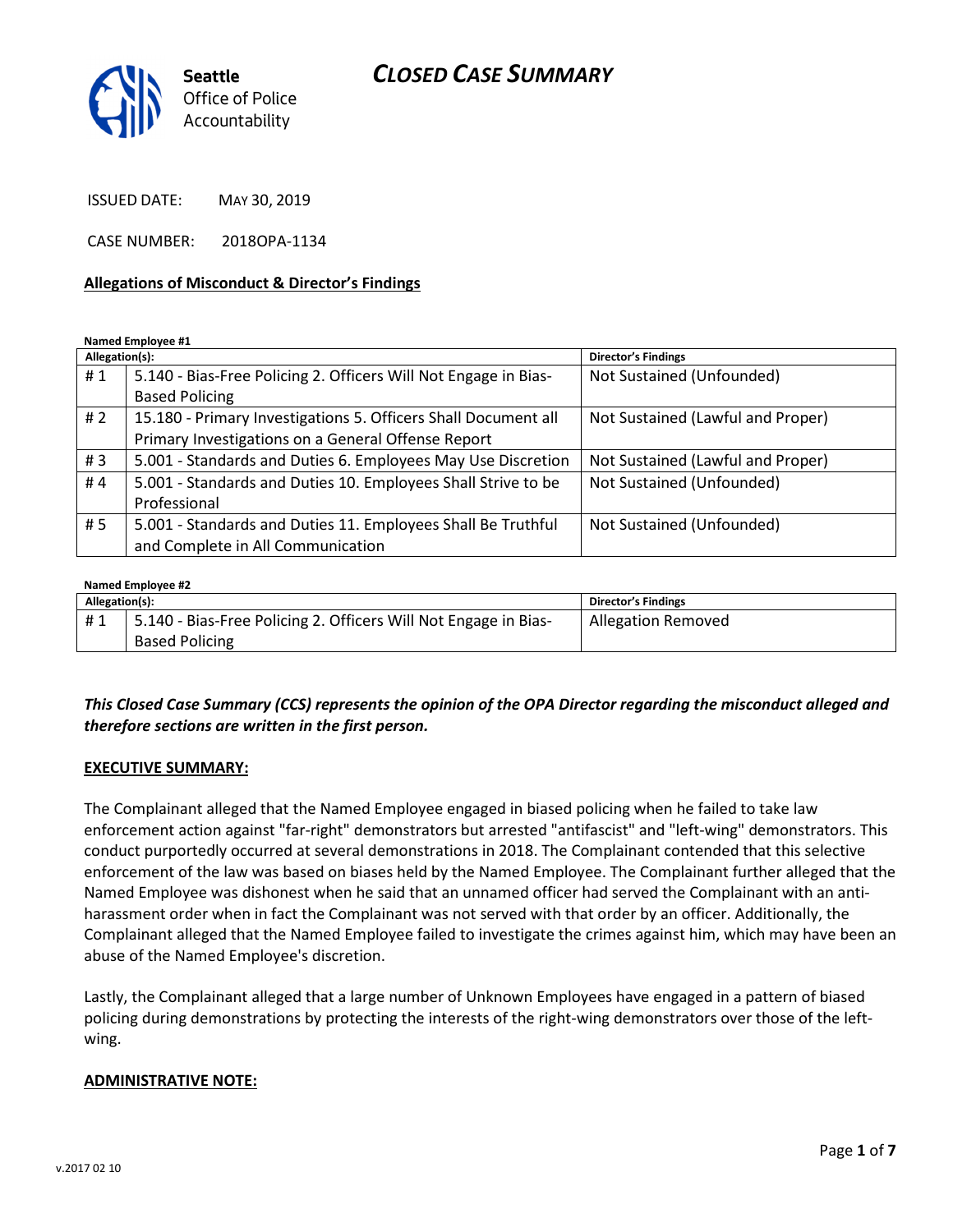## CLOSE CASE SUMMARY

OPA CASE NUMBER: 2018OPA-1134

OPA, with the Office of Inspector General's review and approval, determined that it could reach and issue recommended findings based on its intake investigation. This type of investigation referred to as an Expedited Investigation, which signifies OPA's belied that a recommended finding could be made on each allegation without interviewing any officers, including the Named Employee. This investigation included a full review of the materials and information offered by the Complainant, as well as of the reports and videos relating to the demonstrations. OPA found that this was sufficient to issue findings on the issues detailed herein.

#### SUMMARY OF INVESTIGATION

Seattle

Office of Police Accountability

The Complainant sent several emails to OPA in which he alleged that Named Employee #1 (NE#1) and other SPD employees have engaged in biased policing against demonstrators who are associated with left-wing political groups in favor of those demonstrators who are associated with right-wing political groups. The Complainant stated that it appeared to him that SPD regularly arrests left-wing activists who are found to be entirely innocent yet refuses to arrest right-wing activists who engage in violence and disorderly conduct at the same event. Specifically, the Complainant alleged that NE#1 and other SPD employees engaged in this type of bias-based policing during demonstrations that took place in Seattle in August of 2018 and on December 1, 2018.

In terms of the August and December 2018 demonstrations, the Complainant asked OPA to determine if NE#1 was present and among the officers who arrested individuals who were associated with "Antifa," while ignoring individuals who were associated with the "Proud Boys," despite the fact that the Proud Boys started the fight that culminated in arrests. The Complainant claimed that NE#1 refused to investigate or to even report an attempted assault against the Complainant that took place during an August 2018 demonstration, yet SPD arrested at least one innocent African American man during the same event. The Complainant alleged that, during the December 2018 demonstration, NE#1 and other officers threatened to arrest him if he took a photo of an individual who was apparently in attendance at the same event because that individual purportedly had an anti-harassment order filed against the Complainant. The Complainant alleged that the individual manipulated NE#1 and SPD into threatening to arrest the Complainant and attempting to conduct an unlawful search of the Complainant's camera. The Complainant alleged that, at every turn, NE#1 appeared to accept the statements of right-wing demonstrators as facts, while continually rejecting the Complainant's own factual statements.

The Complainant also asked OPA to investigate and determine whether NE#1 or any other SPD employees who work crowd management at demonstrations are members of any far-right groups, including, but not limited to, the Proud Boys, Three Percenters, and/or Oath Keepers. The Complainant believed that evidence of such affiliations would further support his allegations that NE#1 and SPD are biased against individuals who are affiliated with left-wing or antifascist organizations.

The Complainant provided OPA with links in his emails to videos that he took at demonstrations. He maintained that those videos were evidence in support of what he has alleged against NE#1 and other SPD employees.

Besides receiving information from the Complainant by email, OPA also spoke to him by phone as part of its investigation. During the phone conversation, the Complainant reiterated his overall bias allegation against NE#1 and other SPD employees and included his concerns regarding how arrests were made during a 2017 demonstration. The Complainant stated that his desired resolution to his overall complaint was for the OPA Director to issue a Management Action Report to SPD, in which the Director would address overt instances of repeated bias on the part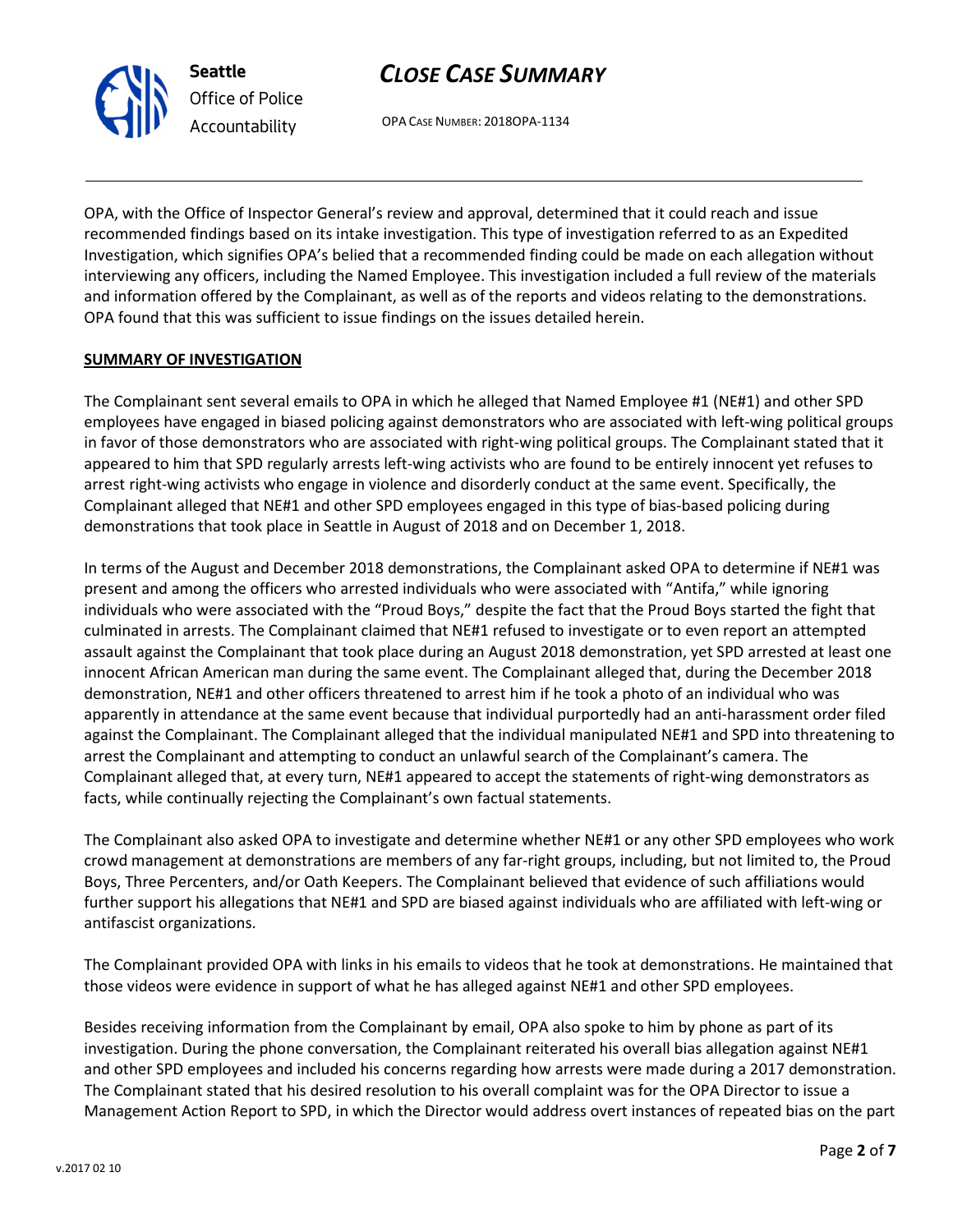

Seattle Office of Police Accountability

# CLOSE CASE SUMMARY

OPA CASE NUMBER: 2018OPA-1134

of NE#1 and other SPD employees regarding any favoritism that they show during demonstrations to the far-right groups.

As part of this investigation, OPA examined SPD reports and data associated with a number of the demonstrations that the Complainant identified in his emails. OPA also viewed and analyzed the videos provided by the Complainant and relevant Body Worn Video (BWV). From that information and with specific attention paid to the arrests made by SPD, OPA identified the following:

#### 2017 June – Anti-Sharia Rally

There were three (3) arrests made during this demonstration. There is no indication that NE#1 was present during this event, and he was not involved in any of the arrests. Additionally, OPA found that the arrests were made for obstruction and there was no indication that the arresting officers used discretion in their decision to arrest by favoring one group over another.

#### 2018 August – Liberty or Death Rally

There were three (3) arrests made during this demonstration. One person was arrested for assaulting an officer, and two others for assaulting other community members. OPA did not locate any information in SPD's reports that indicated the political ideology or affiliation of those arrested.

OPA reviewed NE#1's BWV and the Complainant's video associated with this rally. At the 11:30 mark of NE#1's BWV, NE#1 and the Complainant had what appeared to be a polite conversation about a video of an assault that the Complainant recorded involving a female perpetrator. The Complainant did not allege that he was a victim of the assault, but said that the female should be detained for using a weapon against other people. NE#1 spoke to the female and provided her with an incident number and a business card. NE#1 requested that the Complainant retain the video and provide it to SPD. The Complainant agreed. NE#1 was seen on the BWV giving his business card along with an incident number to the Complainant. NE#1 told another officer that the Complainant allegedly had a video of the female being the primary aggressor and explained that the Complainant would provide the video to SPD. In terms of the arrest of the African American man that the Complainant referenced in his complaint, at the 8:15 mark of the Complainant's video, an acquaintance of the Complainant asked the Complainant why the African American man was being arrested. In response, the Complainant stated: "I've seen him at another thing and he's kinda raising hell, he's an instigator." During a follow-up phone conversation with the Complainant, the Complainant acknowledged to OPA that the African American man had caused problems at previous events.

In terms of the General Offense Report (GOR) associated with the female perpetrator, an officer reported witnessing the encounter and that the male arrestee reached out and grabbed onto the female's visor just prior to her spraying him with pepper spray. The GOR contained information about the Complainant's claim that he witnessed the event and that he had a video of it. It included the fact that the Complainant maintained that the video showed the female as being the primary aggressor and that he offered to provide that information to SPD at a later time.

#### 2018 December – Liberty or Death Rally:

There were no arrests at this demonstration.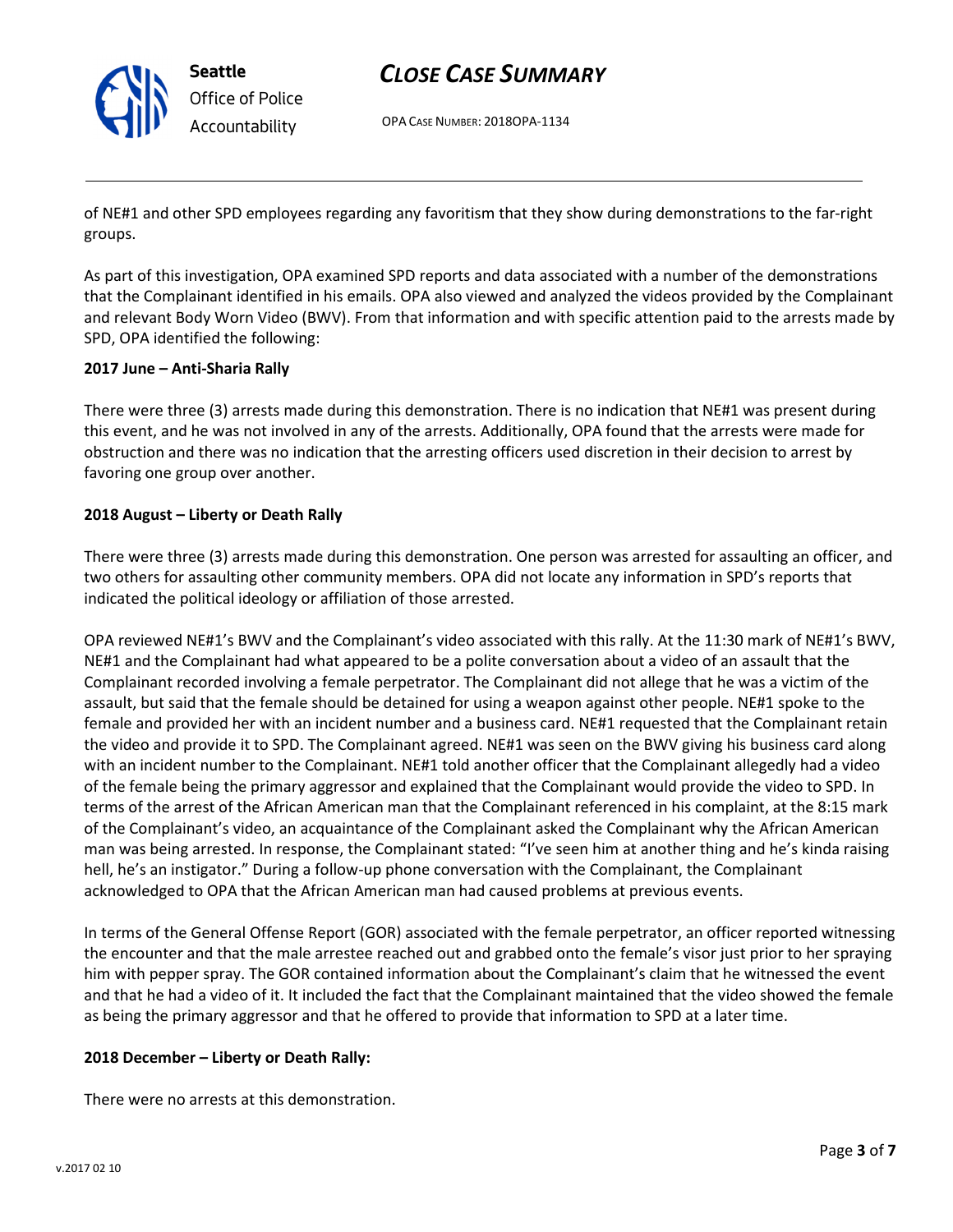

# CLOSE CASE SUMMARY

OPA CASE NUMBER: 2018OPA-1134

In terms of the anti-harassment order, NE#1 was seen on his BWV reading it and speaking with the petitioner. Later in the video, a Sergeant briefed officers about this matter and advised the officers that they would write a report, but not effectuate any arrests. The officers were instructed to convey a warning. NE#1 contacted the Complainant and explained the order in which the Complainant was the respondent. NE#1 advised the Complainant that the order indicated that it had been served. After the Complainant stated that he has not been served, NE#1 ultimately told the Complainant that he would note that point in the report. There were some further discussions between NE#1 and the Complainant about photos the Complainant had taken during the demonstrations and that none of them were of the person that allegedly had an anti-harassment order against the Complainant. NE#1 explained that if the Complainant showed the photos on his camera to NE#1, it might exonerate the Complainant, as it would show that he never took a photo of the petitioner. The Complainant declined to do so. After the Complainant asked NE#1 if the anti-harassment order showed that it had been served by an officer, NE#1 stated that he believed that a Pierce County Officer served the Complainant. NE#1 suggested that the Complainant speak further about the order with a Pierce County judge. NE#1 gave a business card to the Complainant along with the incident number. NE#1 advised the Complainant that he had now been served with the order and cautioned him to refrain from photographing those individuals that the order protected.

In terms of the GOR associated with this matter, NE#1 wrote the incident narrative. OPA found NE#1's GOR narrative to be consistent with what was observed on both the BWV and the Complainant's video.

#### ANALYSIS AND CONCLUSIONS:

#### Named Employee #1 - Allegations #1 5.140 - Bias-Free Policing 2. Officers Will Not Engage in Bias-Based Policing

The Complainant asserted that NE#1 may have engaged in biased policing by taking law enforcement action against left-wing demonstrators while not treating right-wing demonstrators similarly.

SPD Policy 5.140 prohibits biased policing, which it defines as "the different treatment of any person by officers motivated by any characteristic of protected classes under state, federal, and local laws as well other discernible personal characteristics of an individual."

In terms of NE#1's interactions with the Complainant, OPA found no evidence establishing that he took law enforcement action based on bias at any of the demonstrations identified by the Complainant. In making this determination, OPA reviewed NE#1's and the Complainant's videos of the incidents identified by the Complainant and found that NE#1 took actions and made decisions that were consistent with law and policy. OPA found nothing to suggest that NE#1 treated the Complainant or anyone else differently because of their membership in any specific groups, including based on their political affiliations.

For these reasons, I recommend that this allegation be Not Sustained – Unfounded.

### Recommended Finding: Not Sustained (Unfounded)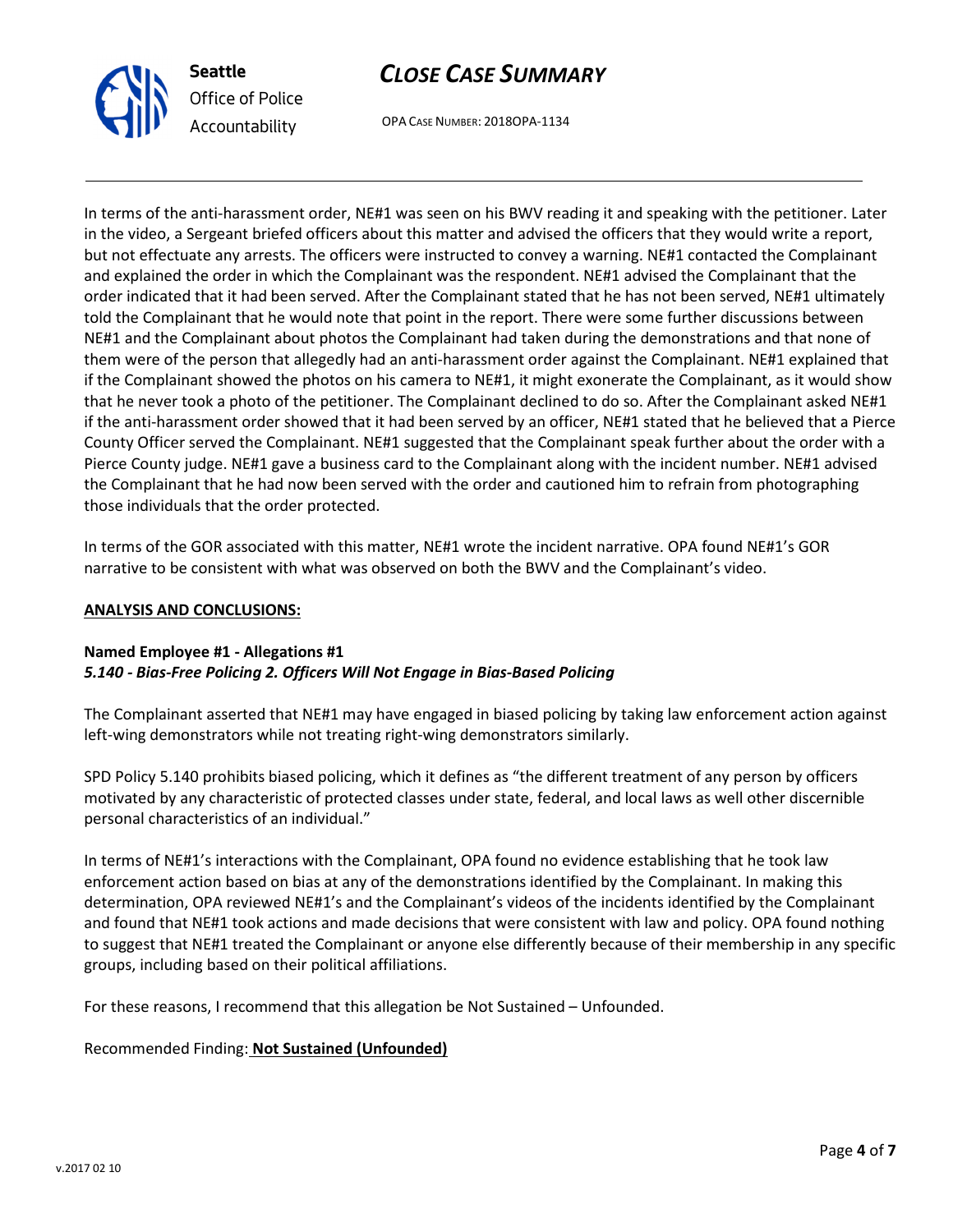

Seattle Office of Police Accountability

OPA CASE NUMBER: 2018OPA-1134

### Named Employee #1 - Allegation #2

### 15.180 - Primary Investigations 5. Officers Shall Document all Primary Investigations on a General Offense Report

SPD Policy 15.180-POL-5 requires that officers document all primary investigations on a General Offense Report. Even where victims of crime refuse to cooperate and to give a statement, officers are still required to document that fact in a report. (SPD Policy 15.180-POL-5.) Lastly, the Department's expectation, which has been clearly conveyed to officers, is that this report will be completed prior to the end of their shift on the date of the incident.

OPA reviewed the GORs in which NE#1 was the primary or contributing officer and found that they were sufficiently thorough and complete. In those situations where the Complainant either provided information to or was approached by NE#1, OPA found that NE#1 documented those instances consistent with what took place as depicted by the BWV and the video provided by the Complainant. As OPA determined that the reports were, as a general matter, complete, thorough, and accurate, OPA concludes that NE#1 acted consistent with this policy.

For these reasons, I recommend that this allegation be Not Sustained – Lawful and Proper.

### Recommended Finding: Not Sustained (Lawful and Proper)

### Named Employee #1 - Allegation #3 5.001 - Standards and Duties 6. Employees May Use Discretion

The Complainant contended that NE#1 abused the law enforcement action afforded to him.

As indicated in SPD Policy 5.001-POL-6, "[e]mployees are authorized and expected to use discretion in a reasonable manner consistent with the mission of the department and duties of their office and assignment." This policy further states that "[t]he scope of discretion is proportional to the severity of the crime or public safety issue being addressed." (SPD Policy 5.001-POL-6.)

OPA found no evidence in support of the allegation that NE#1 improperly exercised his discretion by not investigating a potential crime that was identified by the Complainant. When the Complainant raised the issue that the involved female in the August 2018 Liberty and Death Rally was the primary aggressor, NE#1 included that information in his GOR statement. NE#1 further noted that the Complainant would provide his video of the incident to SPD at a future time. According to the GOR, this case was referred to a Seattle City Attorney's Office (SCAO) by a follow up unit. Given this referral, NE#1 would not have had a role in determining how the Complainant's video factored into the outcome of that incident/arrest. Ultimately, the decision concerning whether to charge the female with a crime was within the purview of the SCAO, not NE#1.

For these reasons, I find that NE#1 properly exercised his discretion during this incident and, as such, I recommend that this allegation be Not Sustained – Lawful and Proper.

Recommended Finding: Not Sustained (Lawful and Proper)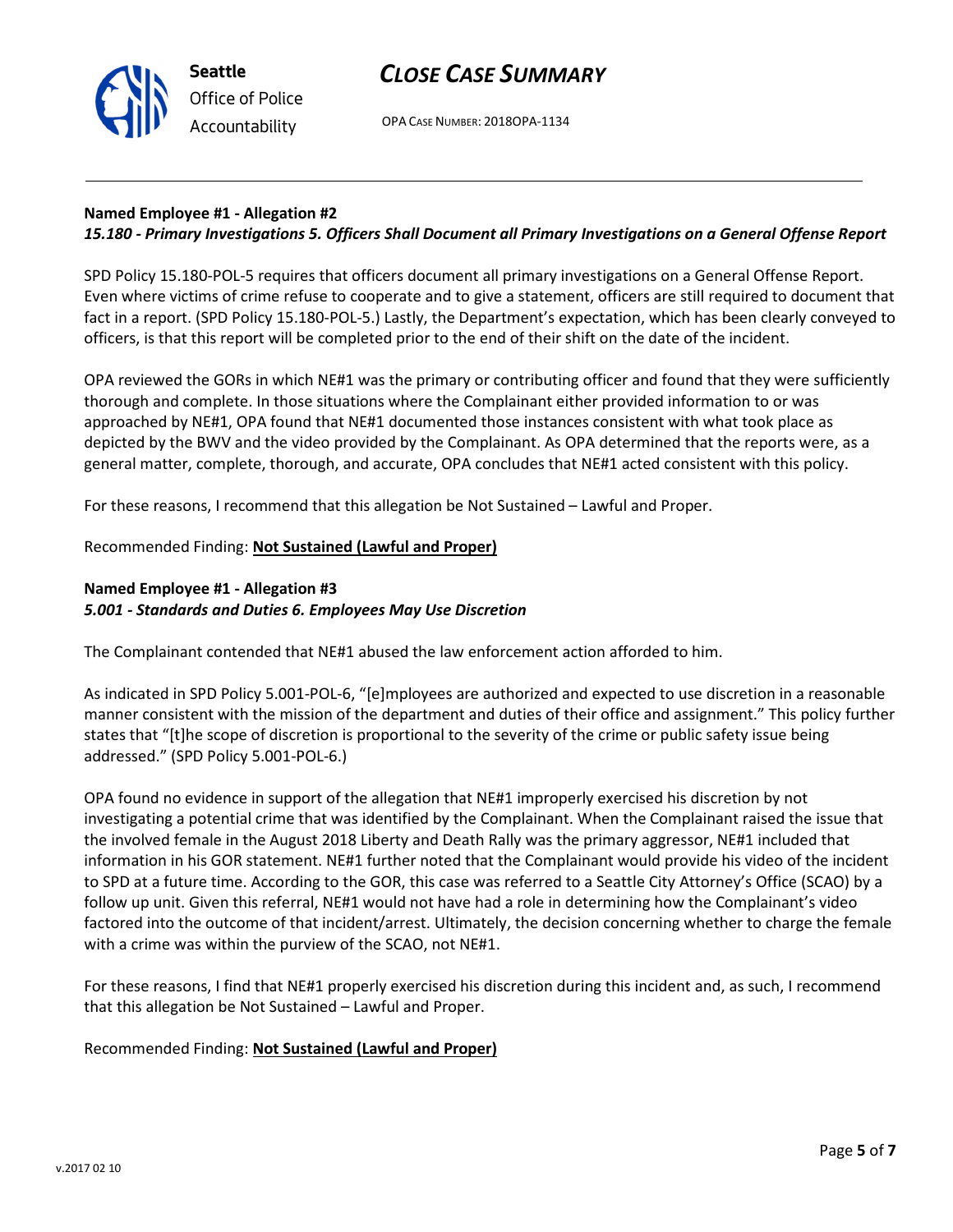## CLOSE CASE SUMMARY

OPA CASE NUMBER: 2018OPA-1134

### Named Employee #1 - Allegations #4 5.001 - Standards and Duties 10. Employees Shall Strive to be Professional

SPD Policy 5.001-POL-10 requires that SPD employees "strive to be professional at all times." The policy further instructs that "employees may not engage in behavior that undermines public trust in the Department, the officer, or other officers."

The Complainant asserted that NE#1 was unprofessional towards him during their interactions. The interactions in question were, to the best of OPA's belief, completely captured by video. In its review of that video, OPA found no evidence that NE#1 made unprofessional or otherwise inappropriate statements to the Complainant. From OPA's review of the videos, it appeared that NE#1 listened to what the Complainant told him and communicated with the Complainant in a manner that showed respect and a willingness to take further investigatory action if appropriate. For example, at one point, NE#1 offered to review the photographs on the Complainant's camera in order to, according to NE#1, assist in proving that the Complainant did not violate the order of protection.

While I do not discount that, at the time or when later recollecting this incident the Complainant may have believed that NE#1 was unprofessional, this is simply not supported by the evidence. For these reasons, I recommend that this allegation be Not Sustained – Unfounded.

#### Recommended Finding: Not Sustained (Unfounded)

#### Named Employee #1 - Allegation #5 5.001 - Standards and Duties 11. Employees Shall Be Truthful and Complete in All Communication

The Complainant alleged that NE#1 may have been dishonest when he told the Complainant that another officer served him with an anti-harassment order.

SPD Policy 5.001-POL-11 requires Department employees to be truthful and complete in all communications.

OPA reviewed the information that NE#1 relied upon when spoke with the Complainant concerning the service of the order or protection. The order, itself, specifically indicated that it was issued and served by the Pierce County Sheriff's Office.

Given the above, OPA finds it to be reasonable that NE#1 believed at the time that the order was served by an officer. Moreover, OPA finds that, when he conveyed this information to the Complainant, NE#1 believed it to be accurate. Even if this was ultimately not the case, there is insufficient evidence to establish that NE#1 was dishonest, rather than that he simply had incomplete information at the time that he relayed to the Complainant.

For the above reasons, I conclude that NE#1 did not engage in intentional and material dishonesty in his communications with the Complainant. As such, I recommend that this allegation be Not Sustained – Unfounded.

### Recommended Finding: Not Sustained (Unfounded)



Seattle Office of Police Accountability